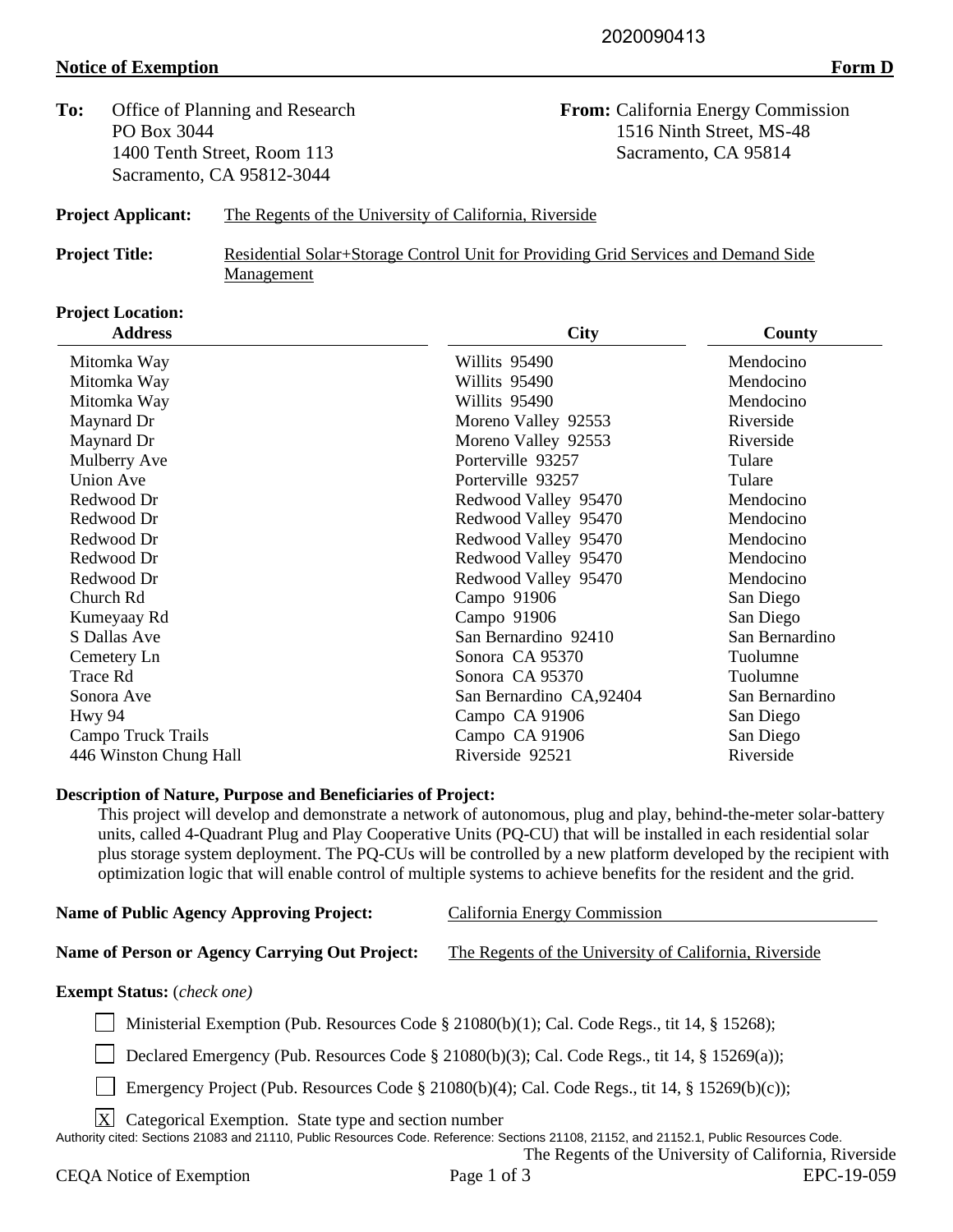Statutory Exemptions. State code number.

 $\overline{X_1}$  Common Sense Exemption. (Cal. Code Regs., tit 14, §15061(b)(3))

#### **Reasons why project is exempt:**

California Code of Regulations, title 14, section 15301 ("Existing Facilities") provides that projects which consist of the operation, repair, maintenance, permitting, leasing, licensing, or minor alteration of existing public or private structures, facilities, mechanical equipment, or topographical features, involving negligible or no expansion of existing or former use, are categorically exempt from the provisions of the California Environmental Quality Act. The project will install the following components in each of 15 existing single family homes: solar photovoltaic (PV) panels to absorb the solar energy and convert it to electricity, commercially available residential lithium-ion battery energy storage to store the electrical energy, power electronic converter to convert DC electricity to AC electricity, electrical panel to provide protection circuit and measurements, and a PQ-CU control box to control the PQ-CU (solar + battery) technology. Installation of solar PV panels will be on the rooftops of existing homes; no ground mounts or otherwise will be used. Installation of the battery storage will require minor alterations to the interior or the exterior of the single-family homes or adjacent garages with no expansion of footprint. Specifically, containerized energy storage units will be installed near the electrical panel in or near the existing garage of each home and connected to the home's rooftop solar. The project will not: 1) result in a significant cumulative impact, 2) have a significant effect on the environment due to unusual circumstances, 3) damage resources within a designated state scenic highway, 4) cause substantial adverse change to the significance of a historical resource, or 5) be located on a listed hazardous waste site. For these reasons, the project will have no significant environmental impact and falls under section 15301.

California Code of Regulations, title 14, section 15303 ("New Construction or Conversion of Small Structures") provides that projects which consist of construction and location of limited numbers of new, small facilities or structures; installation of small new equipment and facilities in small structures; and the conversion of existing small structures from one use to another where only minor modifications are made in the exterior of the structure, are categorically exempt from the provisions of the California Environmental Quality Act. The enclosed battery energy storage units to be installed are commercially available, residentially sized lithium-ion batteries with a power rating of approximately 5kW and an energy rating of approximately 13.5kWh. The commercially available battery unit likely to be used for this project is the Tesla Powerwall 2. The dimensions  $(L \times W \times D)$  of the components described above will be approximately as follows: rooftop solar PV panels - approximately 15 panels per home, each panel with the dimensions of approximately 1650 mm x 991 mm x 40 mm (64.96 in x 39.02 in x 1.57 in); enclosed battery energy storage - approximately 1150 mm x 755 mm x 147 mm (45.3 in x 29.6 in x 5.75 in); power electronic converter with safety switch - either SolarEdge converter with the dimensions of approximately 940 mm x 315 mm x 184 mm (37 in x 12.5 in x 7.2 in) or SMA converter with the dimensions of approximately 467 mm x 612 mm x 242 mm (18.4 in x 21.1 in x 9.5 inch); electrical panel - approximately 678 mm x 420 mm x 152 mm  $(26.7 \text{ in x } 16.5 \text{ in x } 6 \text{ inch})$ ; PO-CU control box - approximately 356 mm x 305 mm x 204 mm  $(14 \text{ in x } 12 \text{ in x } 8$ inch). The small new solar equipment will be installed on the roof of the residence, and the small energy storage equipment will be installed inside the garage, inside another structure associated with the residence, or adjacent to the residence. Installation will only require minor modifications to the exterior of the existing structures. The project will not: 1) impact an environmental resource of hazardous or critical concern, 2) result in a significant cumulative impact, 3) have a significant effect on the environment due to unusual circumstances, 4) damage resources within a designated state scenic highway, 5) cause substantial adverse change to the significance of a historical resource, or 6) be located on a listed hazardous waste site. For these reasons, the project will have no significant environmental impact and falls under section 15303.

The project consists of the installation of electrical components and infrastructure to accommodate a solar energy system and energy storage system at approximately 15 residential sites. The installation of these technologies will not result in the expansion of the existing use of these homes. Vehicle trips associated with the construction of the project will be temporary and the operation of the energy systems will result in a negligible number of regular operational trips for maintenance of the systems. The only sound that might be produced from these systems would be related to the cooling fans for the inverter and battery energy storage, which is not considerable (less than 50 dBA). These technologies are considered to be green technologies and do not produce any known emissions. No

Authority cited: Sections 21083 and 21110, Public Resources Code. Reference: Sections 21108, 21152, and 21152.1, Public Resources Code. The Regents of the University of California, Riverside